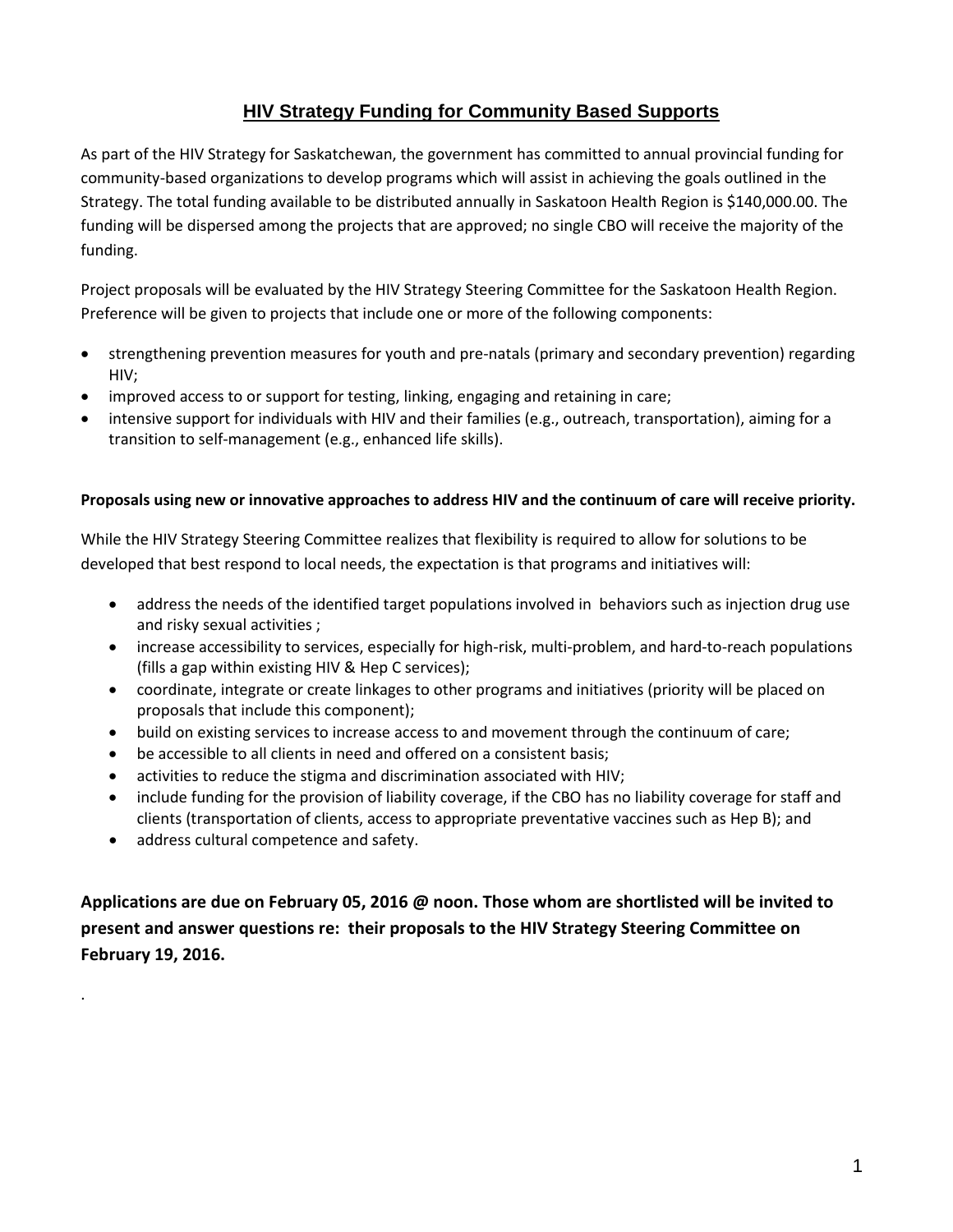# **1. GENERAL INFORMATION**

| <b>Project Name</b>                |             |                                  |             |  |
|------------------------------------|-------------|----------------------------------|-------------|--|
| Legal Name of Applicant            |             |                                  |             |  |
| Project Location (Community)       |             |                                  |             |  |
| <b>Lead Contact</b>                |             | <b>Alternate Contact</b>         |             |  |
| <b>Mailing Address</b>             |             | <b>Mailing Address</b>           |             |  |
|                                    |             |                                  |             |  |
| Province                           | Postal Code | Province                         | Postal Code |  |
| Telephone Number () -              |             | Telephone Number () -            |             |  |
| Fax Number (<br>$\rightarrow$      |             | Fax Number (<br>$\rightarrow$    |             |  |
| E-mail Address                     |             | E-mail Address                   |             |  |
| Nature of organization or business |             | Last date of fiscal year         |             |  |
| Amount requested:                  |             |                                  |             |  |
| Proposed project start date        |             | Proposed project completion date |             |  |
| Liability Insurance<br>Amount      |             |                                  |             |  |

# **2. PROJECT**

# **DESCRIPTION**

### **Please indicate the general area(s) your proposal addresses:**

- Community Engagement and/or Education
- Prevention and/or Harm Reduction
- Clinical/Case Management

### **Indicate which of the suggested components your proposal addresses:**

- Strengthening prevention measures for youth and pre-natals regarding HIV;
- improved access or support to testing, linking, engaging and retaining in care;
- intensive supports for individuals with HIV and their families (e.g., outreach, transportation), aiming
- for a transition to self-management (i.e., enhanced life skills).

# **The following criteria will be used to assess the project. Indicate which of the following your proposal addresses:** (please be prepared to explain how)

| address the needs of the identified target populations involved in behaviors such as injection drug    |
|--------------------------------------------------------------------------------------------------------|
| use and risky sexual practices;                                                                        |
| increase accessibility to services, especially for high-risk, multi-problem, and hard-to-reach         |
| populations (fills a gap within existing HIV & Hep C services);                                        |
| coordinate, integrate or create linkages to other programs and initiatives (priority will be placed on |
| proposals that include this component);                                                                |
| activities to reduce stigma and discrimination associated with HIV;                                    |
| build on existing services to increase access to and movement through the continuum of care;           |
| be accessible to all clients in need and offered on a consistent basis;                                |
|                                                                                                        |

address cultural competence and safety.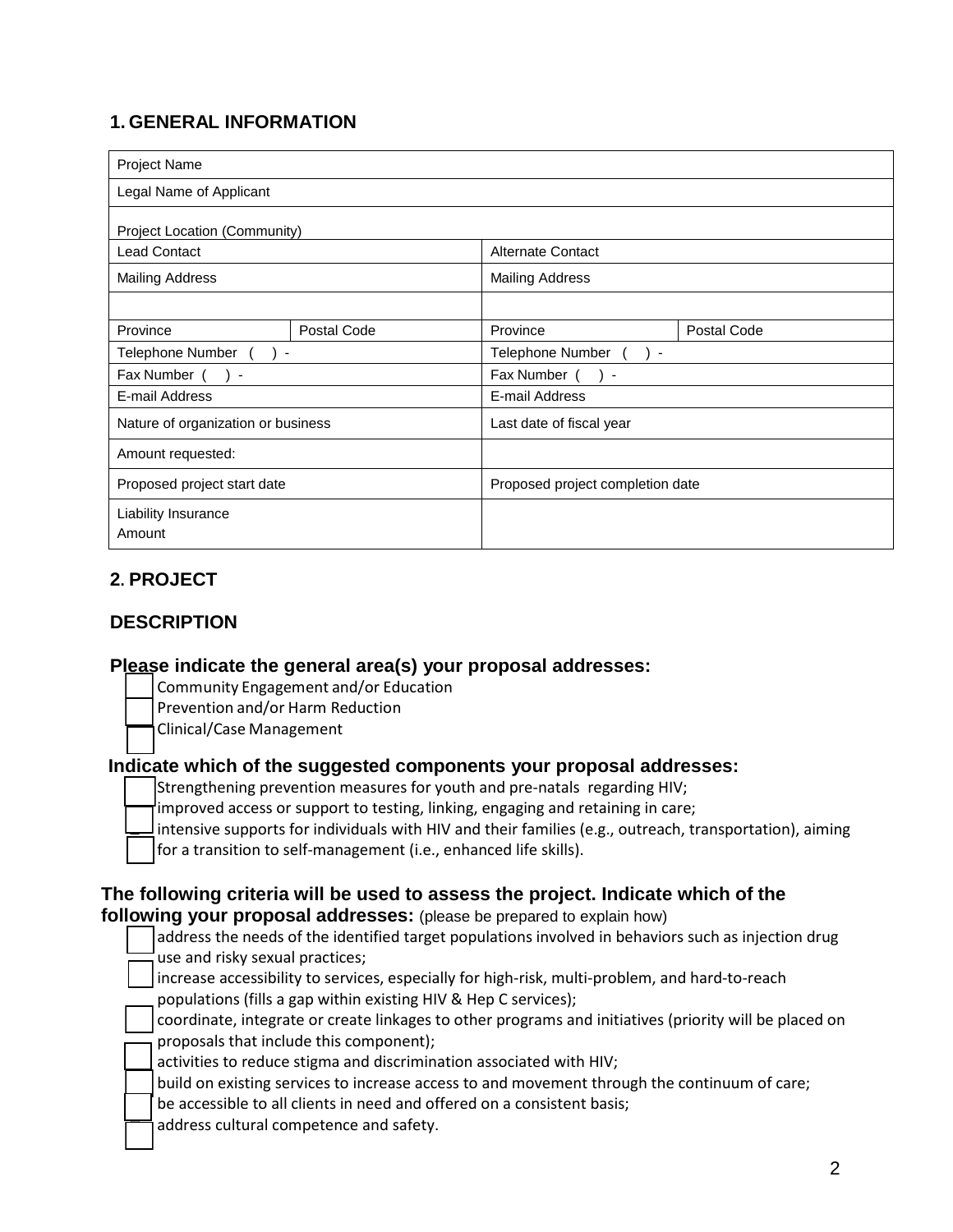**It is an expectation that if a CBO has no liability coverage for staff and clients (transportation of clients, access to appropriate preventative vaccines such as Hep B), the submission must include funding for this provision.**

**Project Summary:** *Briefly describe the project (in bullet form).*

**Project Purpose:** *Explain the purpose of the project by describing what this project is aiming to achieve.* 

*What is its vision? What need or opportunity will it address? What specific client group(s) or population(s) will benefit from the project?*

#### **3. PROJECT PLAN**

*List project milestones or major activities. For each milestone, shade or place an 'X' in the boxes to reflect when that activity will be undertaken. If more space is required, please use additional sheets.* **Project Plan**

|                           | Fiscal Year (2016 - 2017) |               |               |               |
|---------------------------|---------------------------|---------------|---------------|---------------|
| <b>Project Milestones</b> | Apr 1- Jun 30             | Jul 1- Sep 30 | Oct 1- Dec 31 | Jan 1- Mar 31 |
|                           |                           |               |               |               |
|                           |                           |               |               |               |
|                           |                           |               |               |               |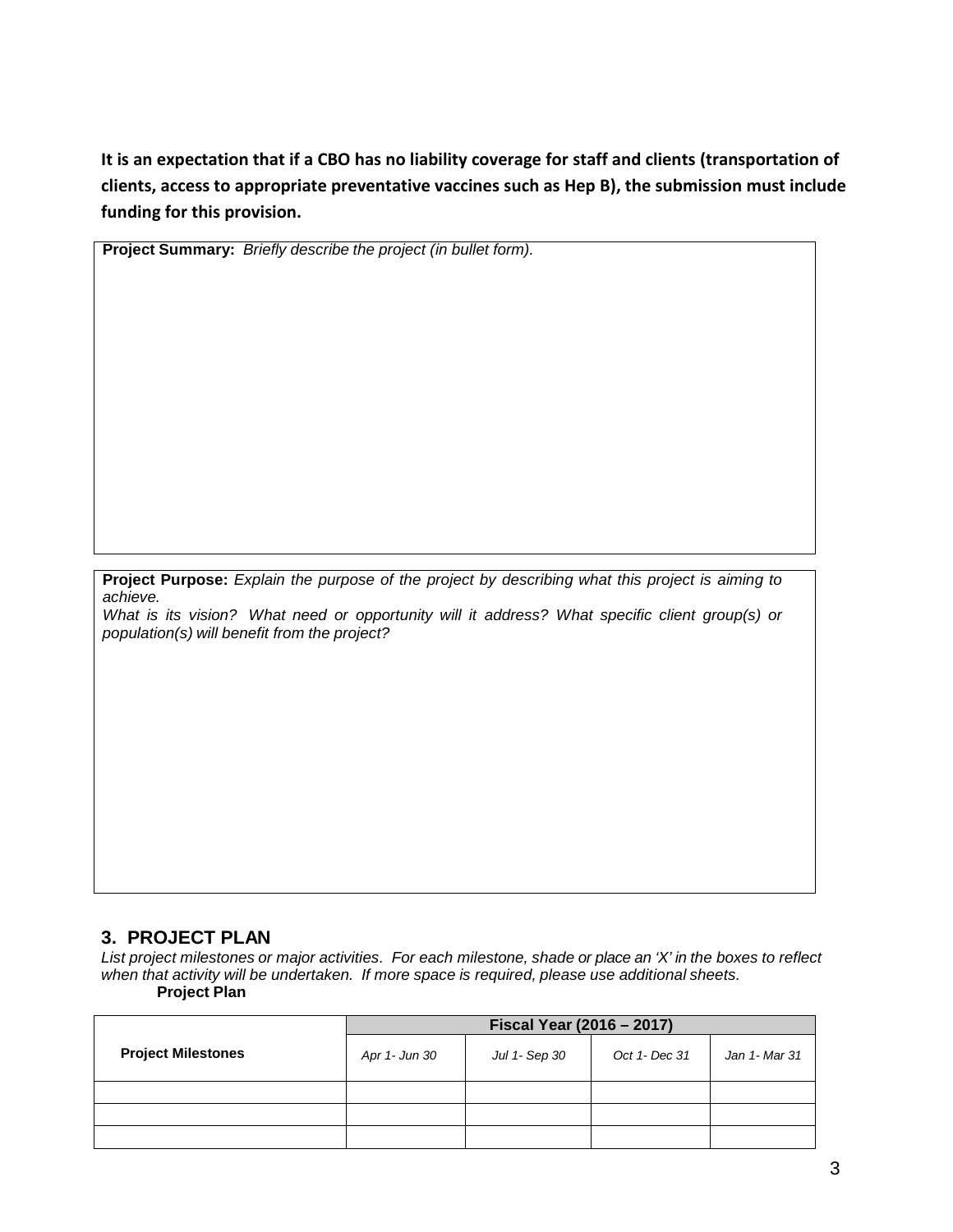## **4. OUTCOMES**

**Proposed Objectives:** *Explain in detail what the objectives of your project are, including how you will measure these. We want to see both process and effect objectives included, as defined below.*

Objective: specific statement about what is to be achieved, by whom, and by when.

- Process objective: by when, which staff will do what, and to what extent.
- Effect objective: by when, how many program participants/target audience will have received such and such a benefit, and to what extent and by how much.

*Examples of process objectives would include:*

- By March 31, 2017, 100% of staff engage pre-natal clients about transmission risks during pregnancy.
- By December 31, 2016, all outreach staff link new clients to appropriate care provider within 30 days of first contact.
- By September 31, 2016, staff will have provided at least ten sessions to HIV care providers about cultural safety techniques.

*Examples of effect objectives would include:* 

- By March 31, 2017, at least 2000 youth will have been reached by our social media platform and will have accessed content about HIV prevention.
- By December 31, 2016, 90% of our clients will report adherence to their anti-retrovirals.
- By September 31, 2016, 50% of all health care providers reached by our project will report increased knowledge about providing culturally competent care.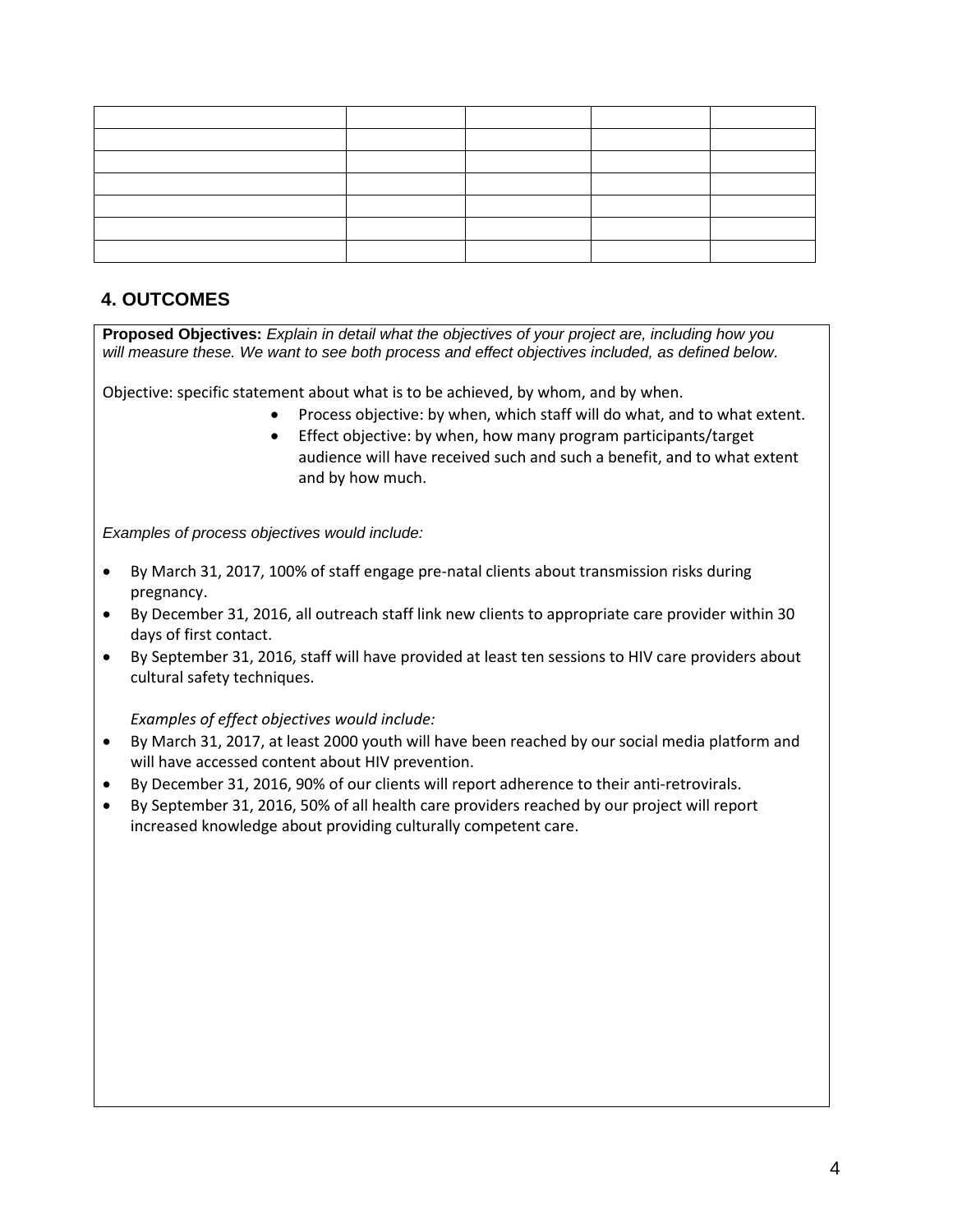### **5. PRINCIPLES OF OPERATION**

**How does your organization address the following principles to further the goals of the HIV Strategy**?

**Partnerships with other organizations:**

**Cultural Safety for Clients:**

### **6. PROJECT BUDGET**

#### **Project Costs Chart**

*Identify applicable cost categories such as: wages, consulting costs, materials, project management, equipment* costs, etc. Indicate whether cost items are eligible or ineligible as per program criteria.

**Eligible Project Costs**: **Ineligible Project Costs:** Expenses directly related to project activities Costs or debts previously incurred<br>Administrative costs should not exceed 15% Purchase of buildings, land, vehicles or Administrative costs should not exceed 15% Of the total project costs and must be described major capital costs<br>In detail Costs already supp

Costs already supported by another funding source Research projects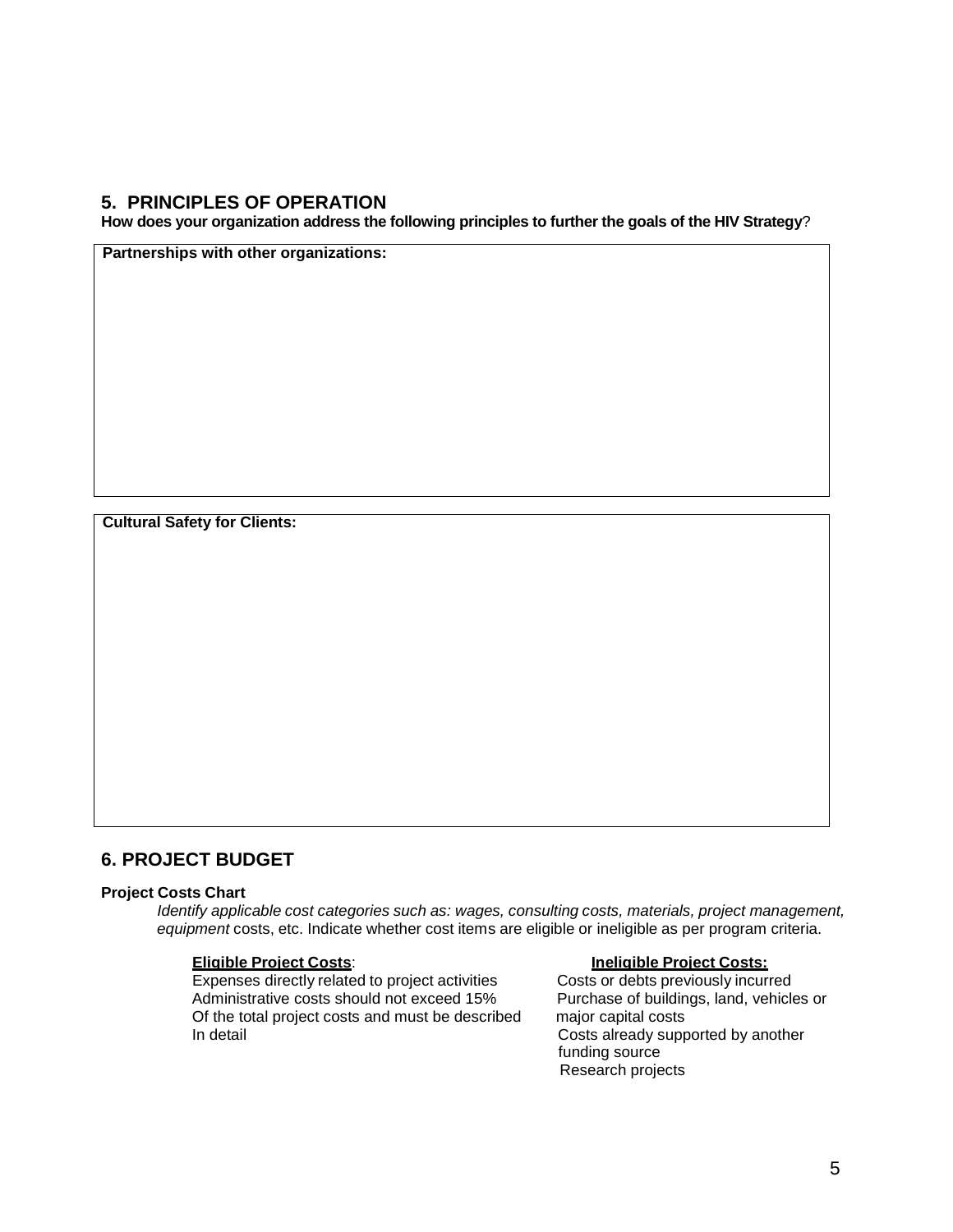| <b>Project cost category</b> | <b>Eligible Project Costs</b> | <b>Ineligible Project Costs</b> | <b>Total</b> |
|------------------------------|-------------------------------|---------------------------------|--------------|
|                              |                               |                                 |              |
|                              |                               |                                 |              |
|                              |                               |                                 |              |
|                              |                               |                                 |              |
|                              |                               |                                 |              |
|                              |                               |                                 |              |
|                              |                               |                                 |              |
|                              |                               |                                 |              |
| <b>TOTAL</b>                 |                               |                                 |              |

#### **Overall Project Funding (i.e., Indicate who else will be funding this project and how)**

| <b>Funding Source</b>                           | <b>Project Cost</b><br><b>Category</b> | <b>Eligible Project</b><br><b>Costs</b> | <b>Total Funding</b><br><b>Requested</b> |
|-------------------------------------------------|----------------------------------------|-----------------------------------------|------------------------------------------|
|                                                 |                                        |                                         |                                          |
|                                                 |                                        |                                         |                                          |
|                                                 |                                        |                                         |                                          |
|                                                 |                                        |                                         |                                          |
|                                                 |                                        |                                         |                                          |
|                                                 | <b>TOTAL:</b>                          |                                         |                                          |
| HIV Strategy % of total Eligible Project Costs: |                                        |                                         |                                          |

Have all identified funding partners committed to the project? If so, provide letter(s) of confirmation (attach); if not, provide an explanation.

In addition to the funding sources identified above, has the Applicant approached/applied to any other funding programs? If yes, indicate organization and the status of those applications. If no, please explain why additional funding sources have not been sought.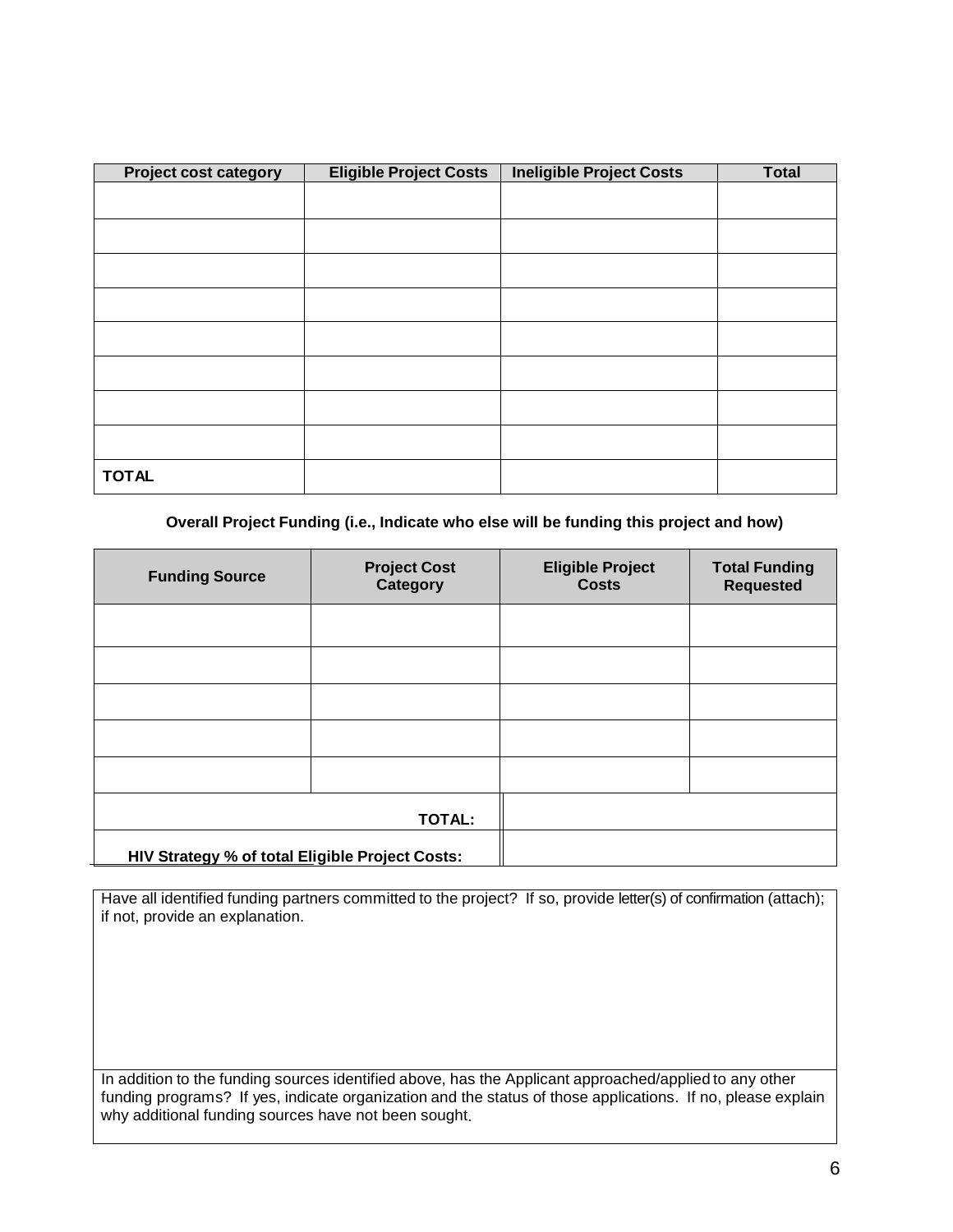Has private sector funding been considered? If not, explain whether opportunities exist for private sector funding, corporate presence, etc.

## .**7. PROJECT MANAGEMENT**

**Reporting Structure:** *Identify the reporting structure or management structure for the project.*

# **8. PROJECT SUSTAINABILITY**

How will you sustain the project once grant funding is complete? Provide a general description of how the community/region, clients or other potential users/participants will be engaged to ensure the success of the project, and its future sustainability.

# **9. OTHER**

Are there any potential risks that might threaten the successful completion of the project? Indicate how these risks will be mitigated.

Provide last year's financial statement.

# **NOTE: CBO HIV Strategy funding is approved on an annual basis. Applicants will be notified by March 1, 2016.**

## **10. SUBMISSION PROCESS**

All applications must be submitted by February 5, 2016 @ noon. Once you have completed your project proposal, please forward your submission by mail, fax or email.